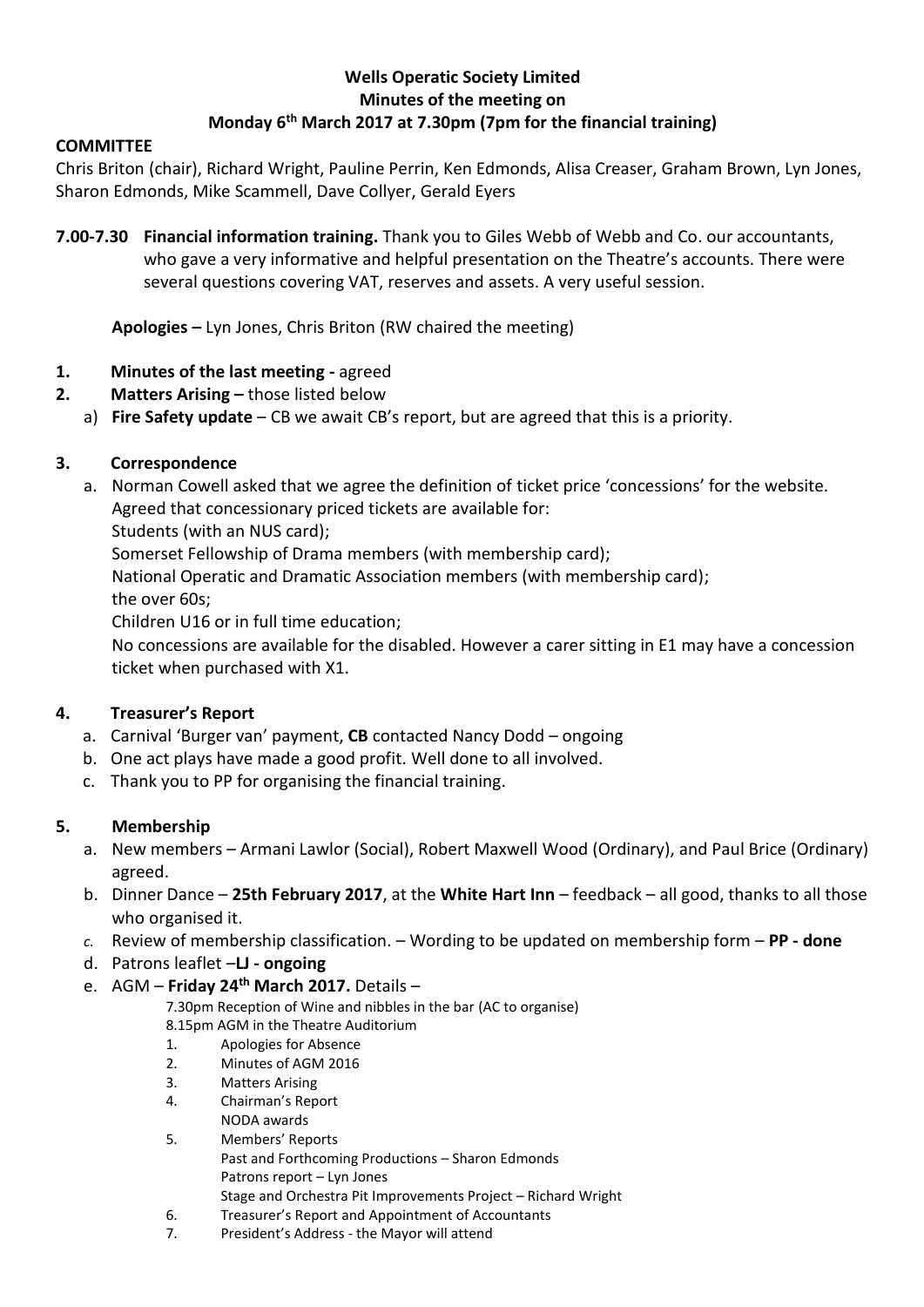8. Election Of Committee and Officers:- (nomination forms in the bar) Chairman Vice Chairman Treasurer Secretary Stage Representative Theatre Administrator Publicity Officer Patrons Secretary Committee Members (4) 9. Any Other Business

### **6. Publicity**

All in place for Our House.

## **7. Theatre Renovations**

- a. Maintenance plan with details of priority work was circulated and discussed, it was agreed that
	- i. Quotes should be requested for work on the flat roof above the dock doors, and the removal of the concrete raised floor in the stage right wings. **GE**
	- ii. Croscombe rooking will be asked to inspect and repair the central gully. **GE**
	- iii. At the AGM we will ask for volunteers to remake the two billboards.
	- iv. At the AGM we will ask for a team of volunteers and a project manager to undertake the redecoration of the rehearsal room.
	- v. The replacement / repair of the auditorium seating will be discussed at the AGM with a proposal that this goes ahead. **KE**
- b. Stage and Pit **DC** nothing to report. A full update will be at the AGM
- c. Bar lighting **MS** ongoing
- d. PAT testing **MS** ongoing
- e. Insurance and tree. Update **DC –** We have now gained planning permission to complete the works by March 2019. £3750 for ground works, pruning, new porous ground covering. Agreed to go ahead asap. This will satisfy the insurers and return the area of the car park to use. Pruning will need to be carried out in September. Two complimentary tickets for the Our House will be given to the Consultant who has been very supportive. DC to send planning permission out to all committee. Many thanks for all the hard work on this project.

# **8. Productions/Trifold/Hire**

- a. Details and dates for the Mayor's Fundraising events-
- i. We will support (bar not required) on the door, a **Wells City Band concert** at the Town Hall. **Sat 8th April 2017, 7.30pm. CB** to organise the sale of raffle tickets. **CB, KE and SE** to support on the evening. Details with **CB,** posters with **KE**
- ii. Arthritis Care are also looking into a **Film Night** with supper at Wells Cinema in **May 2017**. Details to follow.
- **March 2<sup>nd</sup>-4<sup>th</sup> 2017 –** Two one act plays: *Easy Stages* by Nick Warburton and *The Fat Lady Sings in Little Grimley* by David Tristram – review – very good great fun, brilliant, very well supported. Nice early finish. Well done to all.
- **May 15th -20th 2017**  *Our House*. Director **GE**. Choreography **Tina Eyers**, Rights received. MD **Sheila Ross**, Musical consultant - **Teresa Barlow,** Producer – **AC,** SM – **Chris Spray,** Props – **Lesley Ricketts,** Lighting – **Graham Brown**, Sound – **Adrian Mitchell**, Costumes – **Chantelle Mitchell**, Prompt – **Freda Brown ,** Make up – **Helen and Julie Makin,** Video recording – **Adam Lanfranchi**, Budget – **agreed**, Publicity - **KE**, Ticket Price – **£13 & £10**, Rehearsal schedule – **agreed. TICKETS NOW ON SALE**
- **June 13th 2017** BOVTS Dylan Thomas' *Under Milk Wood*. **GB or RW** in charge Tickets **£10 & £8 GE TICKETS NOW ON SALE**
- **September 20-23rd 2017** Lois Harbinson has offered to direct **The Crucible** by Arthur Miller. This was gratefully agreed. Producer **CB.** SM – **?,** Props – **?,** Lighting – **?**, Sound – **?**, Costumes – **?**, Prompt – **?,**  Make up – **?,** Budget – **tba**, Publicity -**?**, Ticket Price – **?**, Rehearsal schedule – **tba.**
- **•** December 9<sup>th</sup>-16<sup>th</sup> 2017 *The Three Musketeers.* Director Ken Edmonds, Vicky to write it! Producer – **Vicky Orman,** SM – **Sarah Galton**, Choreography – **Julie Webster,** MD - **Nick Barlow,**